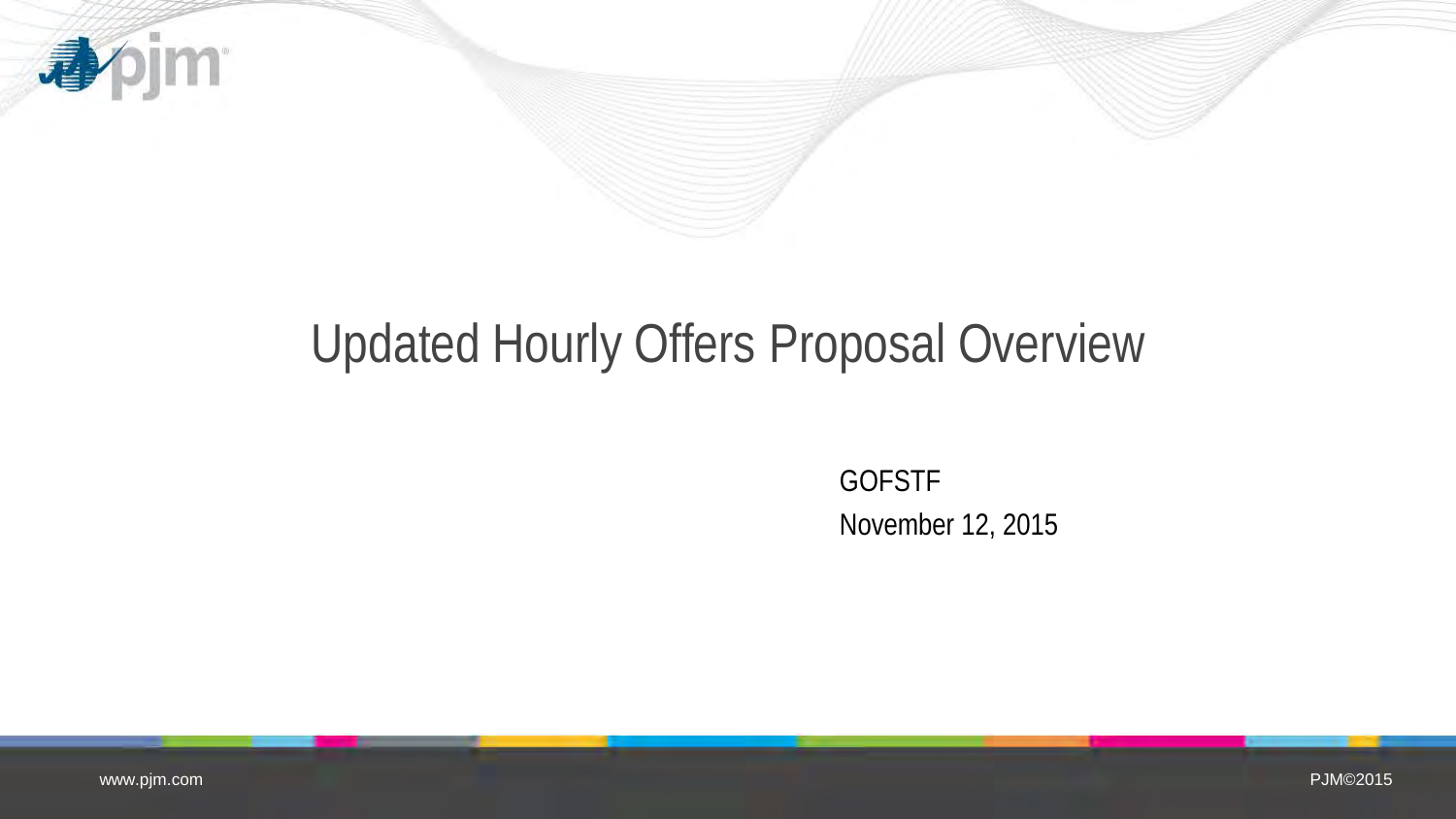

Proposal Update

- PJM revised the previous proposal to address some of the market manipulation concerns raised by the IMM and some stakeholders.
- The same guiding principles used to develop the previous proposal were followed
	- Keep the implementation as simple as possible (within reason) given the deadline to implement changes prior to winter 2016/17
	- Allow resources to articulate and recover their costs
	- Eliminate foreseeable opportunities for market abuse
	- Minimize schedule switching throughout the day
		- Avoids undesirable dispatch patterns that could impact system cost and control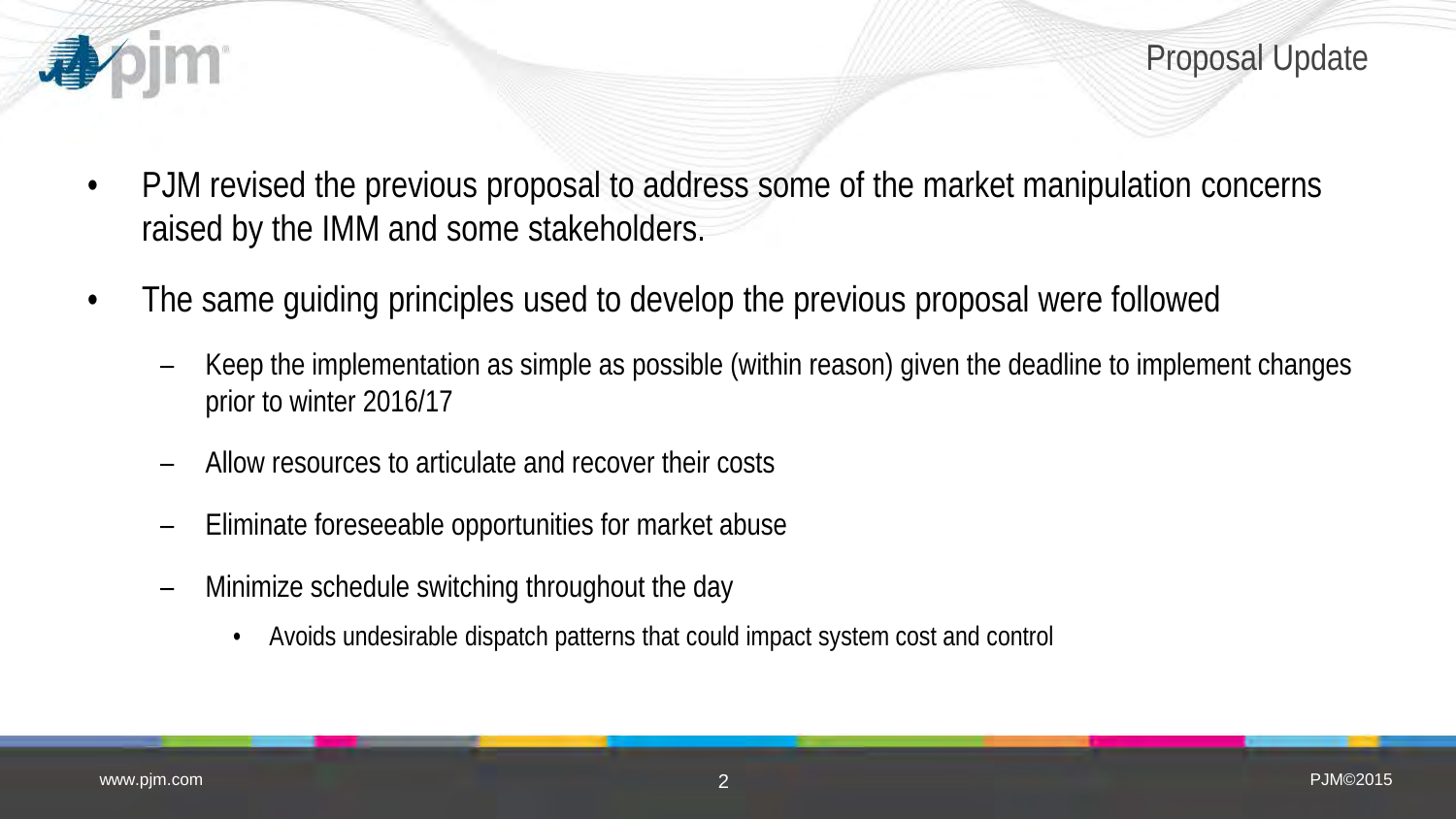

- Limit changes to price schedules during committed hours
- No changes to MW blocks after the rebid period
	- Also no changes to MW blocks for committed hours during the rebid period
- Apply TPS test to online units hourly

Other aspects of the proposal are largely unchanged

**IM**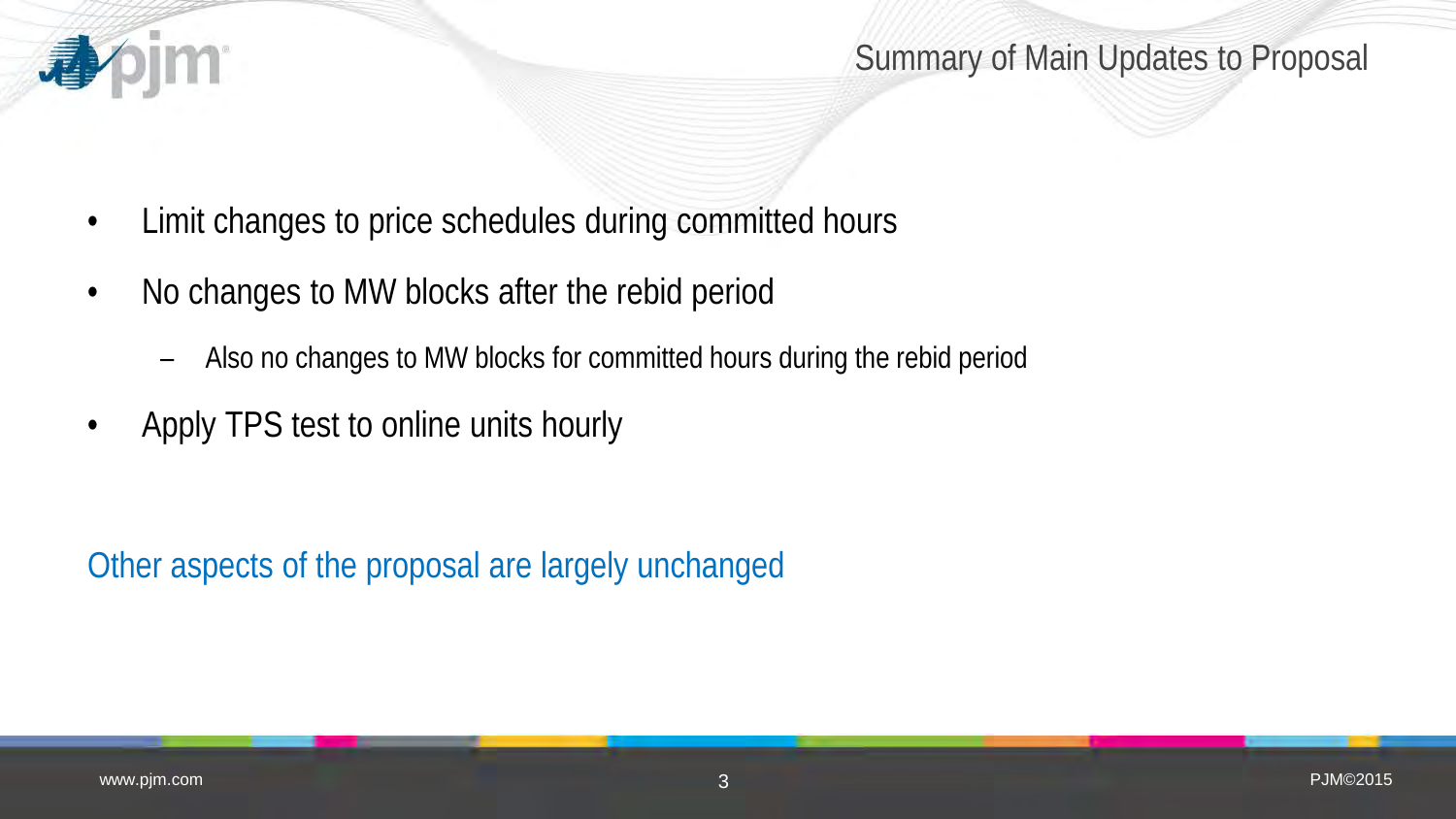

#### RT Updates to Price Based Offers - Updated

- Price based offers can be increased and decreased in uncommitted hours
- Price based offers can be decreased in committed hours; however, they cannot be increased
	- Increase will be measured relative to the committed value
- If a unit is committed on price and its cost subsequently exceeds its price based offer, it may elect to be switched to its cost based offer
	- It must then stay on its cost based offer until the end of the day or it is released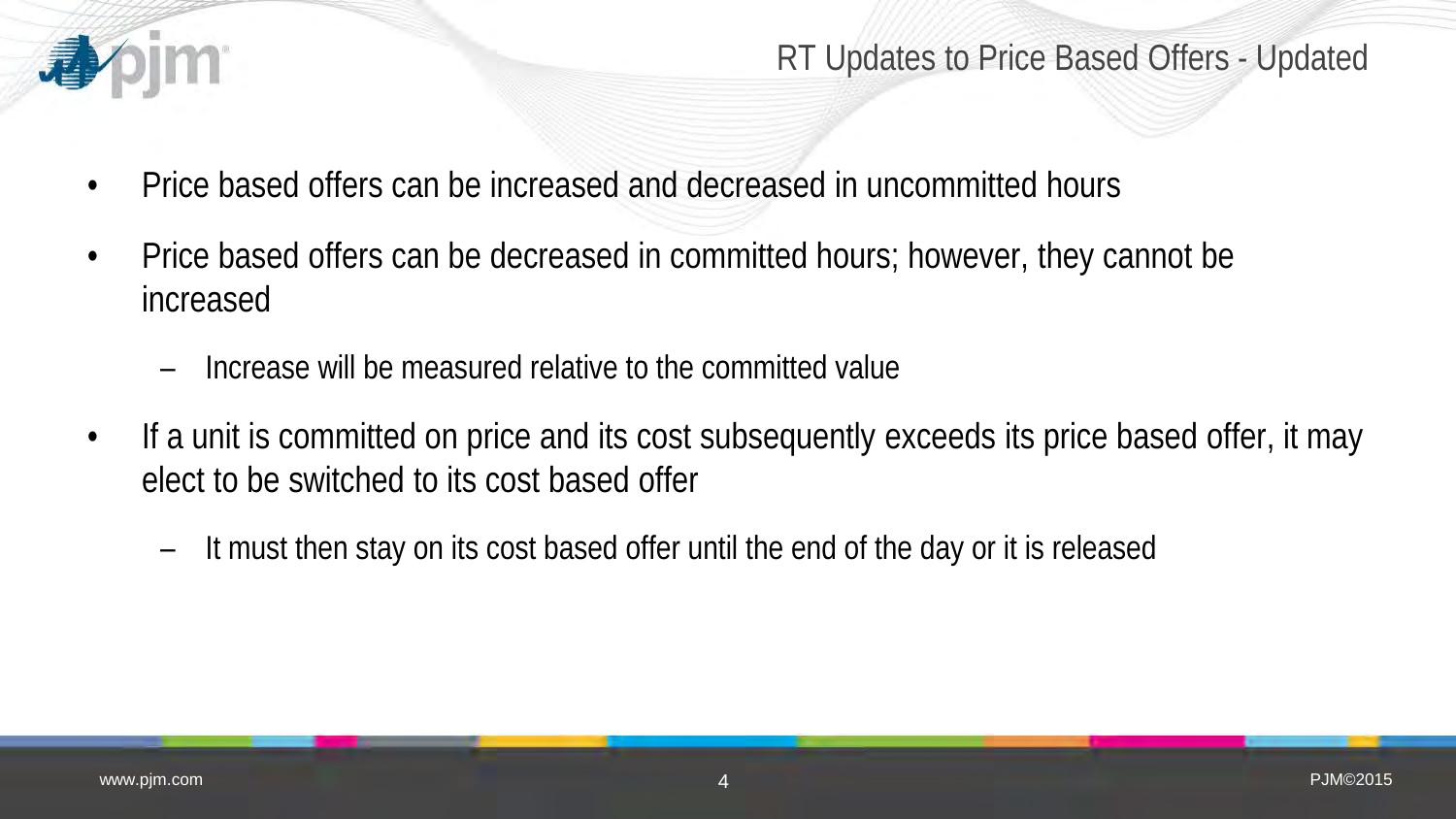

RT Updates to Cost Based Offers – Unchanged

- Cost based offers may be increased or decreased in both committed and uncommitted hours.
	- Increases to cost based schedule are limited to increases in fuel cost component of offer
- Cost based offers must still comply with the rules in Manual 15: Cost Development Guidelines (capped at cost + 10%)
- Cost based offers must be updated as frequently as specified in the fuel cost policy.
	- Additionally, IF the price based offer is changed
		- THEN the current cost based offers must be decreased ONLY IF the updated estimated cost based offer decreases \$5/MWh or more from the current cost based offer.

### *No change from previous proposal*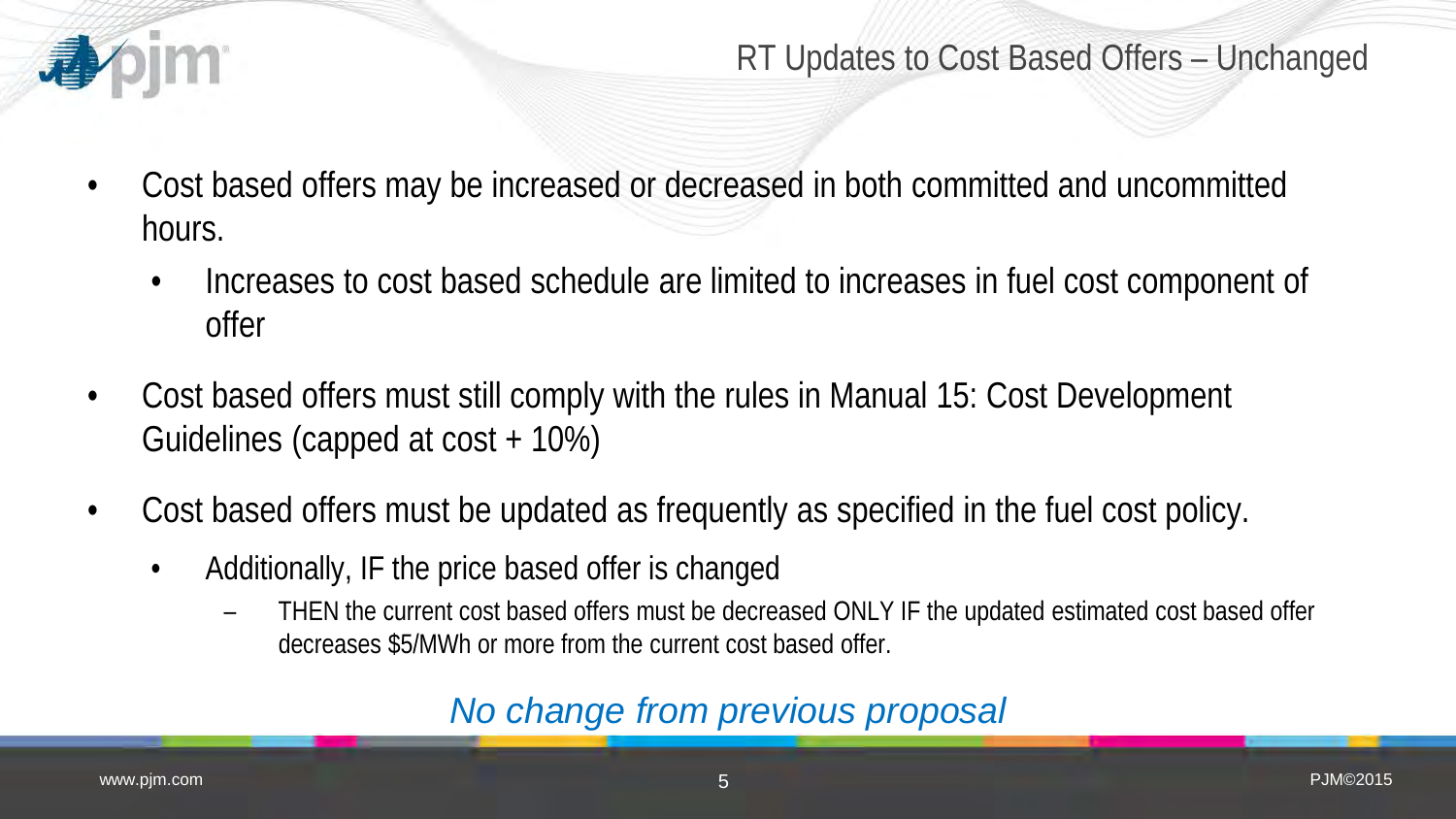

- MW blocks may differ hourly in the DA market
- MW blocks are not required to be consistent between cost and price based offers
- In the rebid period, MW blocks may be updated for uncommitted hours only
- After the rebid period, MW blocks may not be updated for any hours
	- Allows offers that constitute an increase to be more easily identified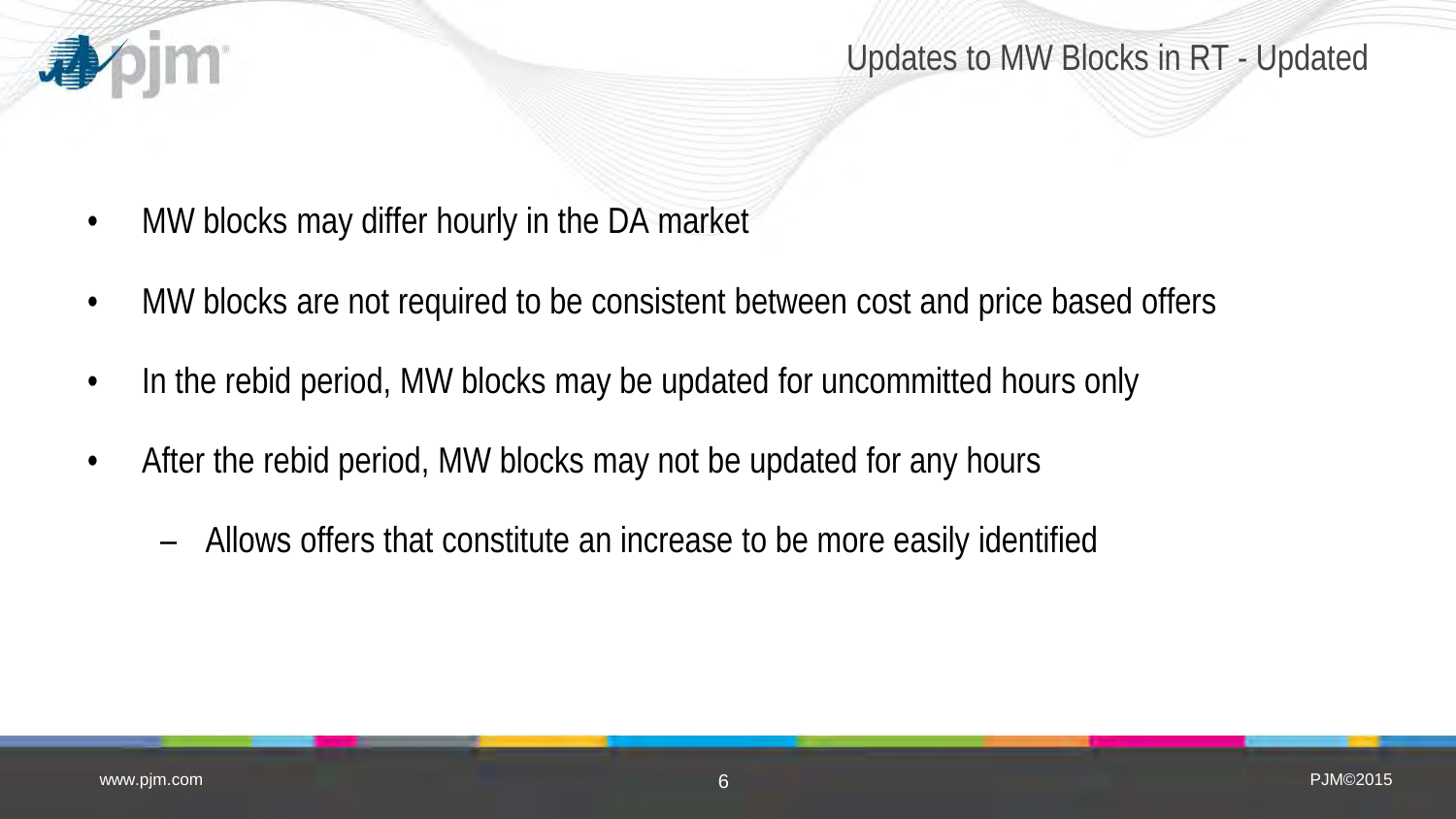

TPS Test Implementation

- Day Ahead Market
	- TPS test will be run hourly
	- Offer capped resources will be offer capped for their entire run segment
	- No change to DA TPS with hourly offer updates except to consider offers that differ by hour (same as previous proposal)
- Real Time
	- Test performed for uncommitted resources called on for transmission
		- No change to TPS test for uncommitted resources with hourly offer updates except to consider offers that differ by hour (same as previous proposal)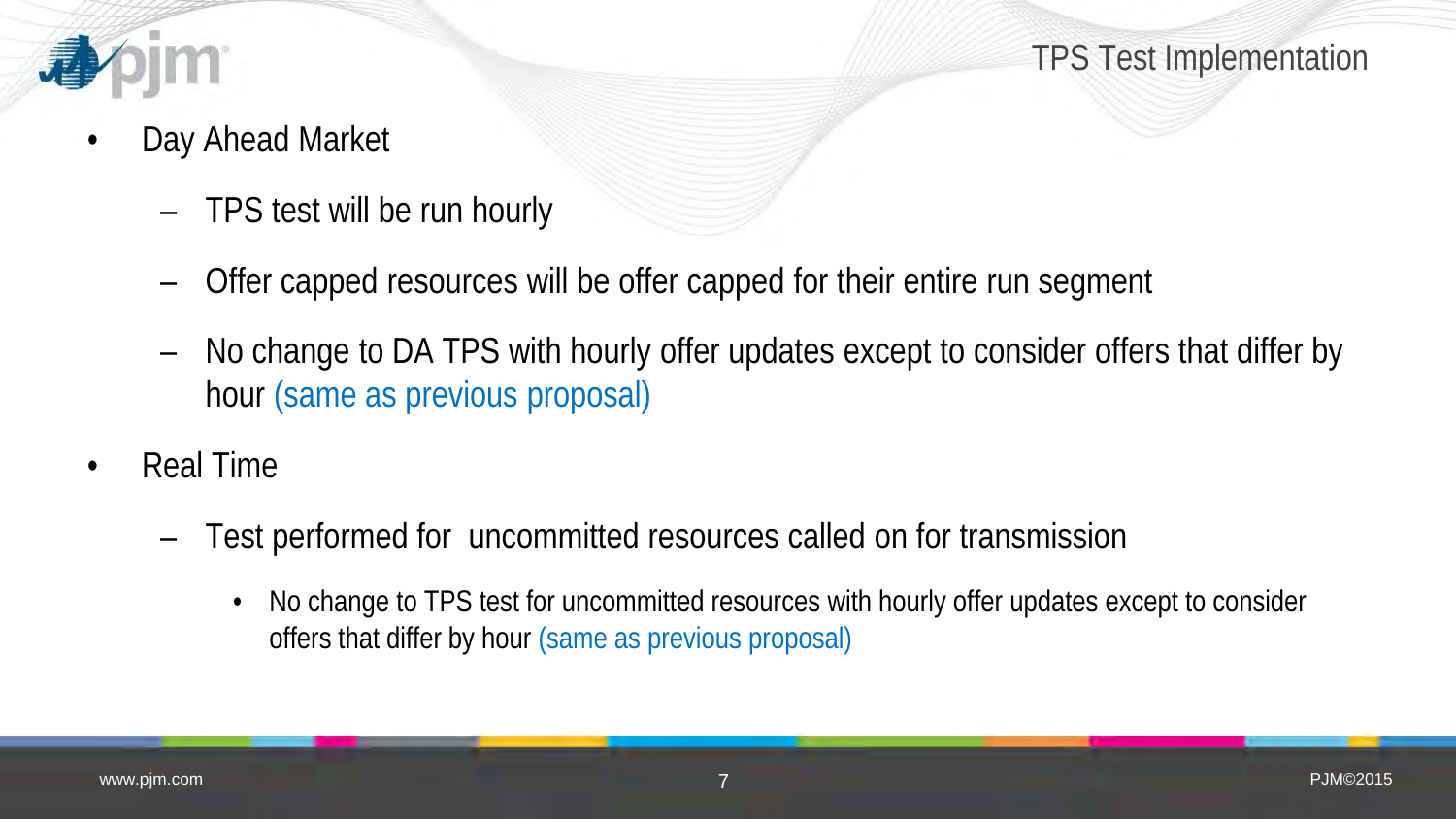

The revised PJM proposal was enhanced to test all online units regardless of whether their offer was changed or not

- Previously proposed to apply offer capping only to those online units that increase their price based offer
- Test will use existing TPS logic (generation owner based)
- Test will be performed hourly
- Participants will be notified of offer capped units via Markets Gateway (eMKT)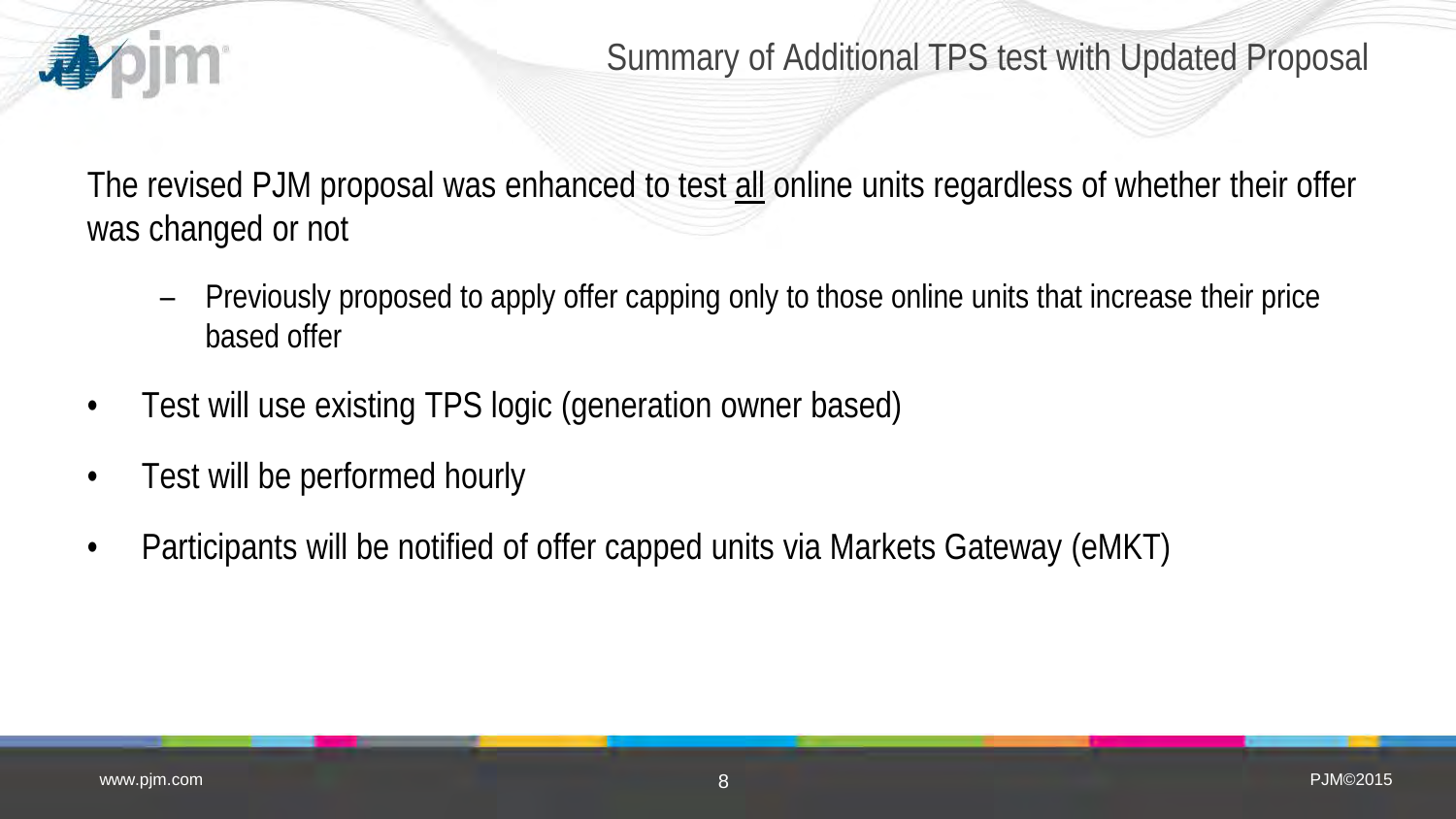

Offer Capping Online Resources

- Online resources owned by suppliers failing the TPS test will only be offer capped if they are outside of their DA commitment and min run time
	- Units were already tested for hours during DA commitment and/or min run time at time of commitment
	- Units already on their cost schedule will also not be subject to additional offer capping outside their DA commitment / min run time if their price based offer subsequently becomes lower than their cost based schedule (prevent excessive schedule swapping)
- Offer capped resources will remain offer capped until the earlier of:
	- The end of the day
	- The unit is released
	- The start of its next pre-existing commitment
		- Applies to units cycled in the DA commitment or brought online in RT prior to DA commitment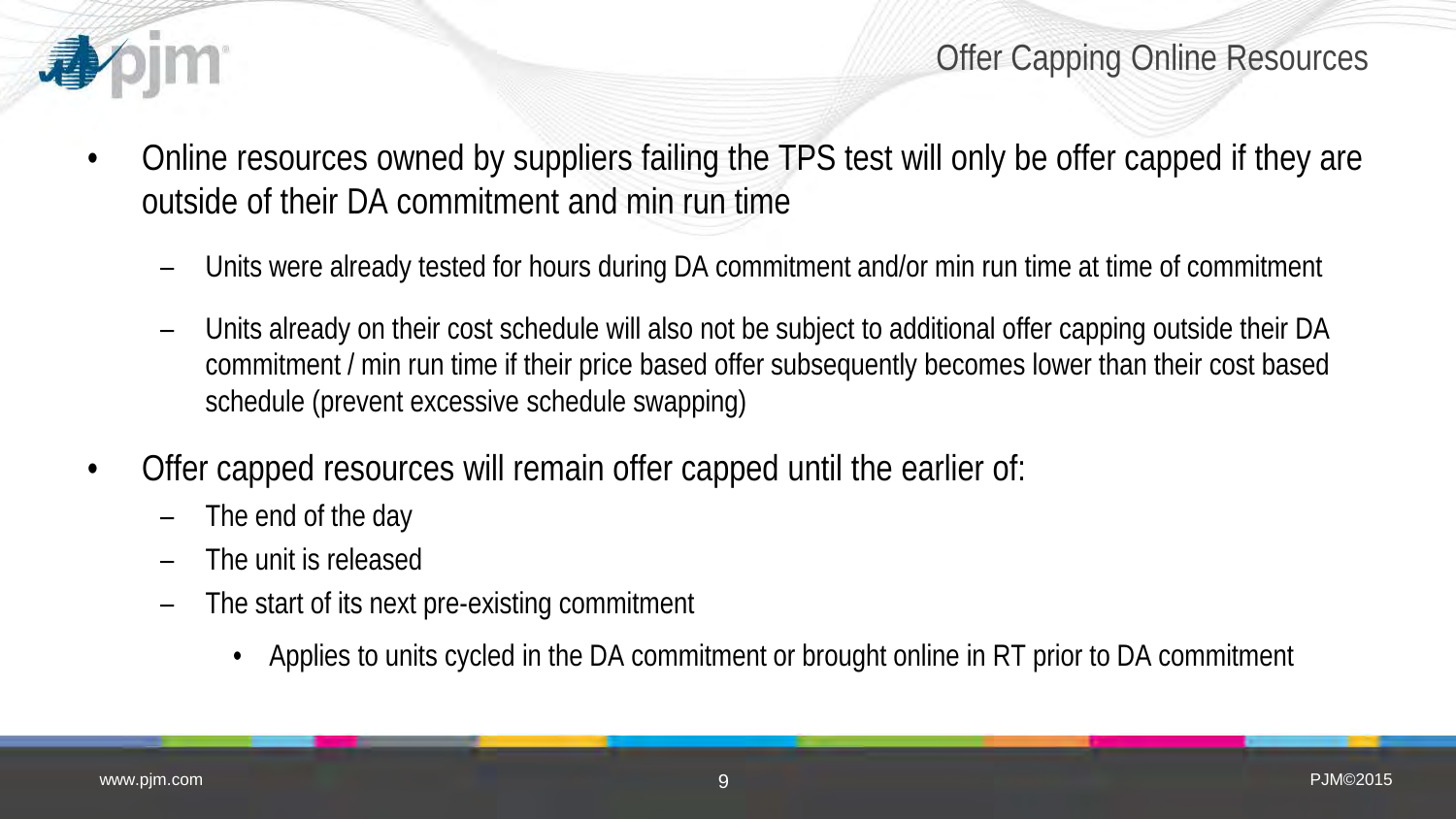

Balancing Operating Reserve & LOC rules are largely unchanged

- Balancing Operating Reserve Credits
	- Resources will be made whole to the lesser of their committed offer and final offer
	- Balancing Value portion of the calculation will not make units whole for buying back energy as a result of increasing their offer
	- Removed the following rule:
- Only Change
- If a resource increases its **price based** offer by more than 10% in the hours adjacent to a pre-existing commitment without a corresponding increase in the cost based offer, the resource will be made whole using the offer value used for the adjacent committed hour's make whole payment
- Balancing Operating Reserve Charges
	- Resources that change their offer for previously committed hours will be subject to additional deviation charges
- Lost Opportunity Cost Credits
	- Changes proposed to the version of the schedule on which a resource will be compensated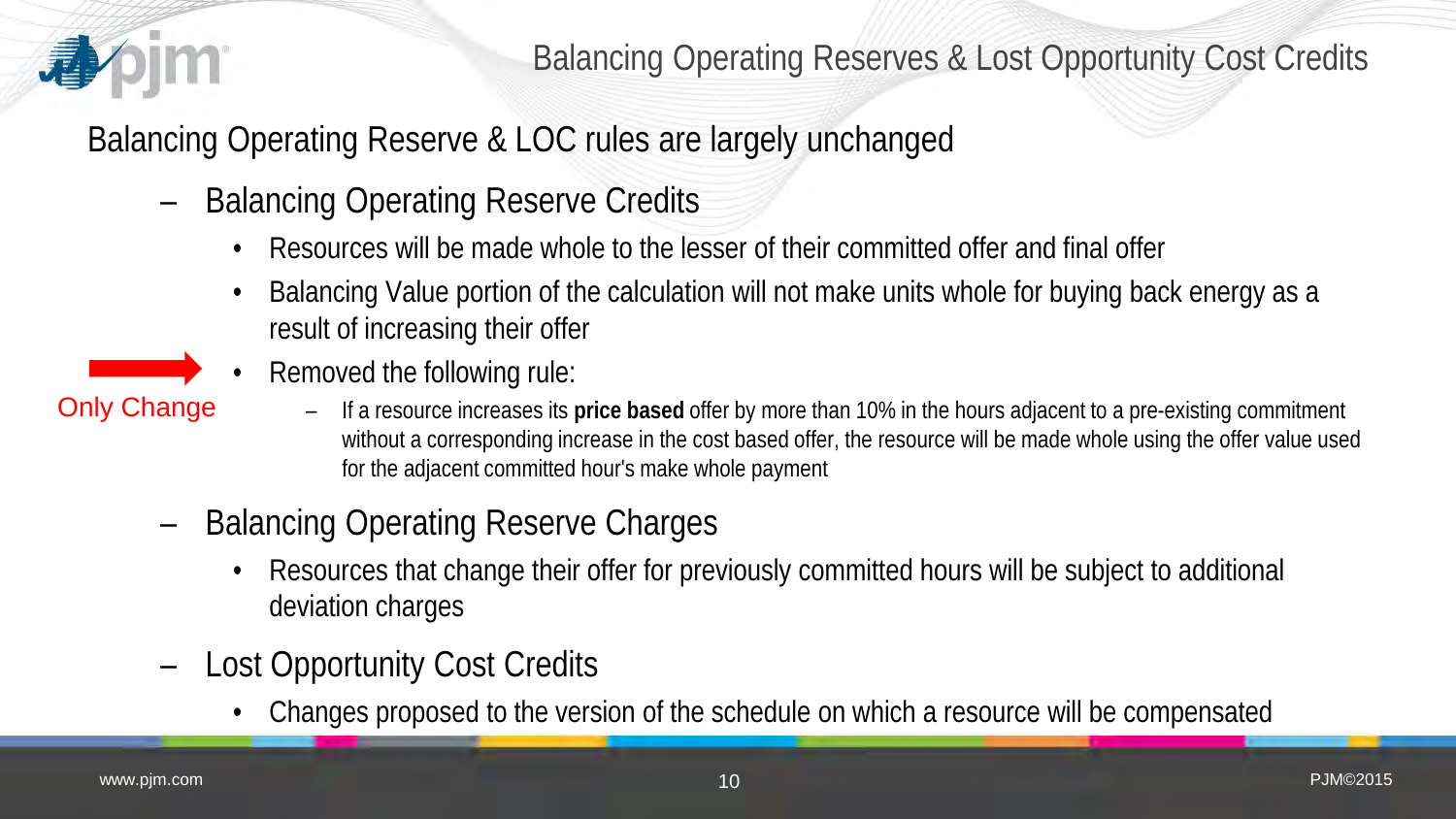

- Participants that prefer to opt out of submitting hourly offers will have the option to do so on a unit by unit basis.
	- Those who opt out will have the ability to enter hourly differentiated schedules in the DA market, but will not be able to submit RT updates.
- Opt out elections will apply on a monthly basis. Elections must be submitted by the 15th day of the month prior to the opt out start month, or upon approval of fuel cost policy change.
	- Opt out election continues until participant elects to opt back in.
- Opt out is only available for units that are not required to change their cost intra day per their approved fuel cost policy.

#### *No change from previous proposal*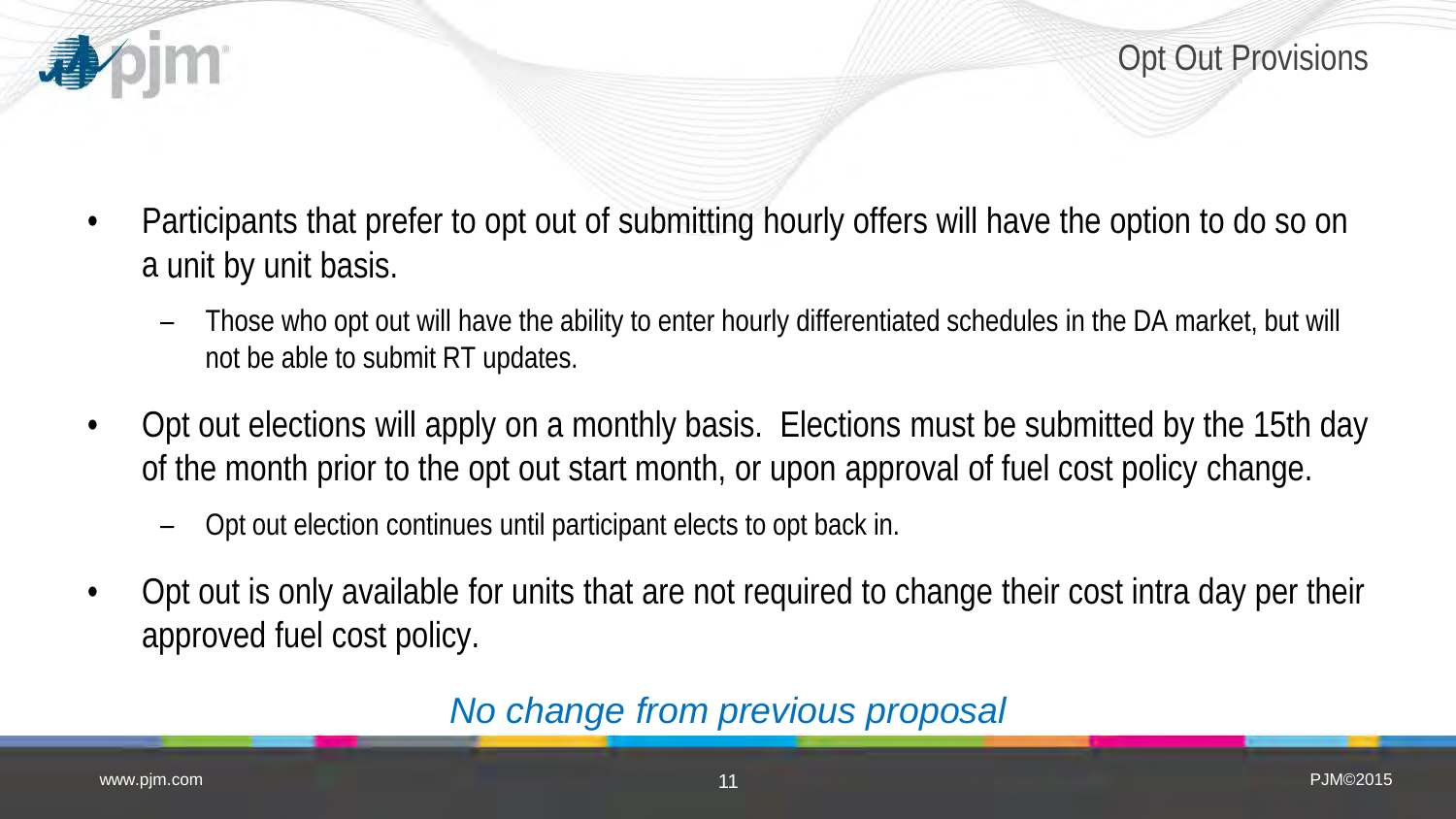

# Summary of Tariff Revisions Since Last Meeting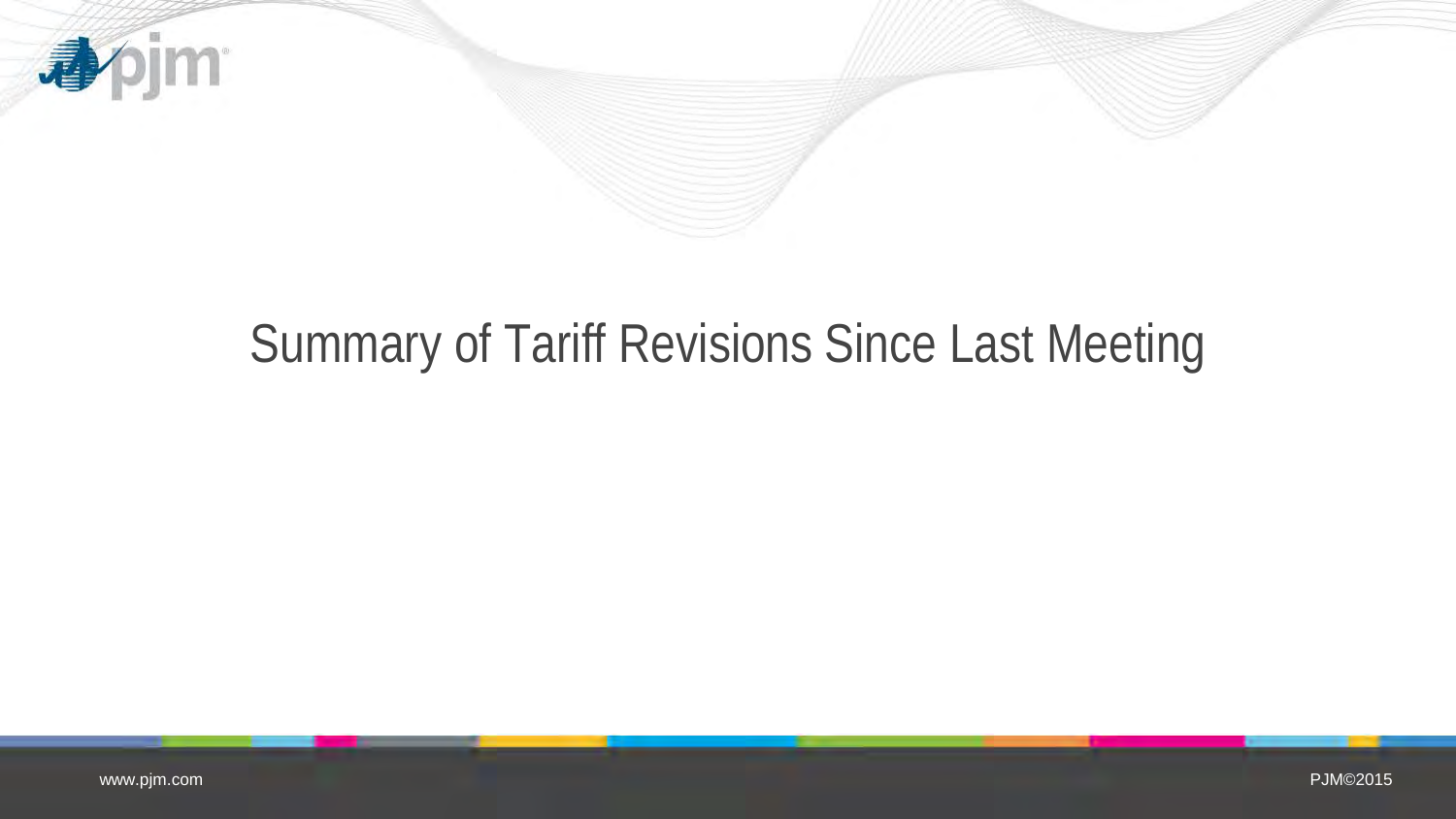

|                             | Change                                                                                                  | Reason         |
|-----------------------------|---------------------------------------------------------------------------------------------------------|----------------|
| <b>Real-time Offer</b>      | Included offers made in the rebid period in the Stakeholder suggestion<br>definition of Real-time Offer |                |
| Committed<br>Offer          | Specified it is for a clock hour                                                                        | Simplification |
| Cost-based<br><b>Offers</b> | Removing obsolete language                                                                              | Clarification  |

**a**pjm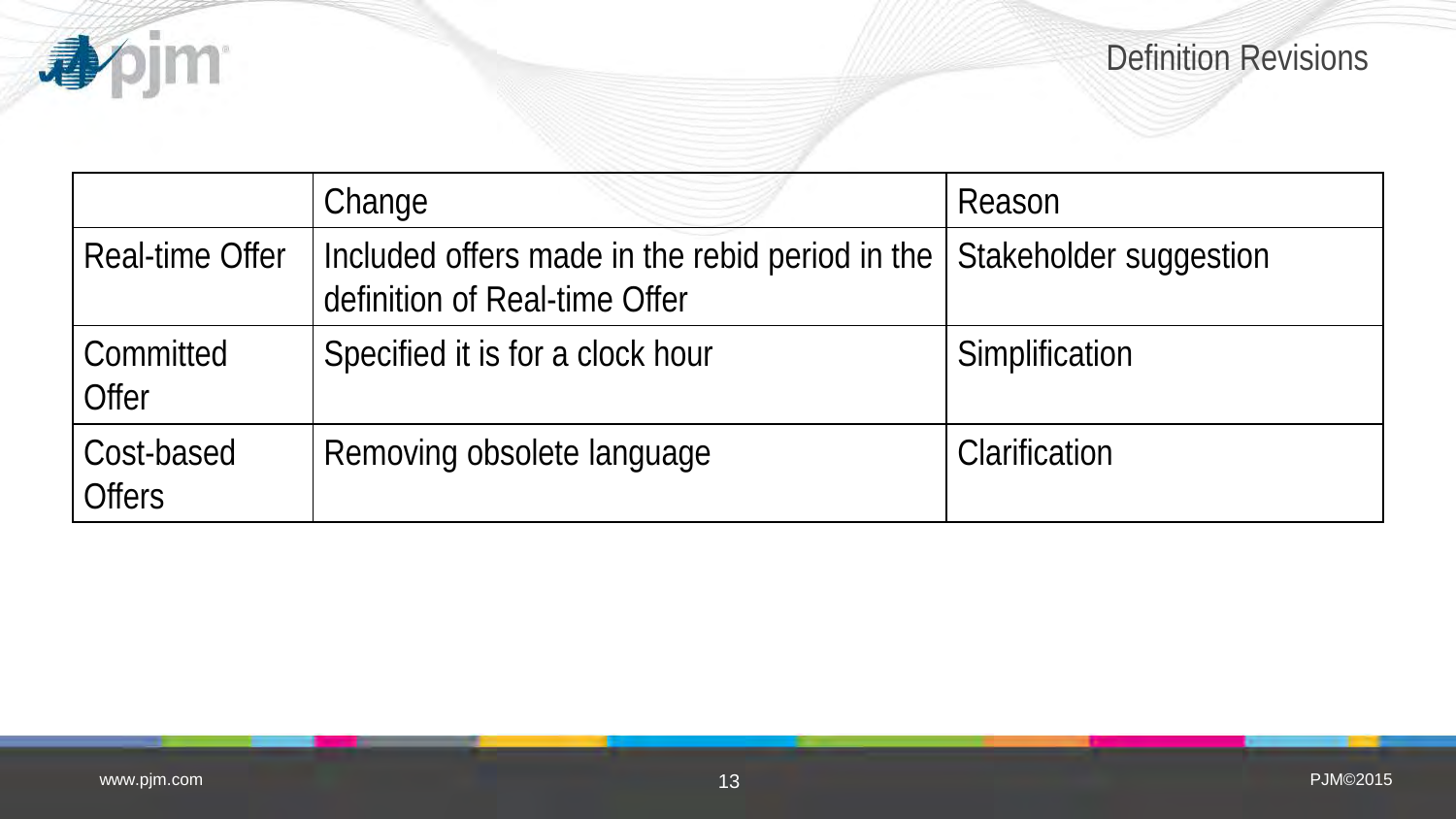

### 1.10.1A (DA Energy Market Scheduling) Revisions

|                       | Change                                                                                                                | Reason                                                                                                                         |
|-----------------------|-----------------------------------------------------------------------------------------------------------------------|--------------------------------------------------------------------------------------------------------------------------------|
| $1.10.1A$ (d)         | Non-substantive                                                                                                       | Clarification                                                                                                                  |
| 1.10.1A (d)(i) & (ii) | Adding 'clock hours'                                                                                                  | Conforming                                                                                                                     |
| 1.10.1A(d)(v)         | Adding 'additional'                                                                                                   | Allows multiple Real-time Offers to be<br>submitted                                                                            |
| $1.10.1A$ (d)(vi)     | Removed reference to section<br>1.10.1(n) which was removed in<br>total from latest draft and<br>reworded for clarity | Section 1.10.1(n) was removed. Intent of<br>that section is now captured in<br>1.10.1A(d)(xi).                                 |
| $1.10.1A$ (d)(vii)    | Non-substantive                                                                                                       | Supports implementation of hourly updates                                                                                      |
| 1.10.1A(d)(xi)        | Adding that offers in DAM may<br>be updated hourly in RT                                                              | Simplification - Ability to make RT updates to DA offers<br>was previously implemented in 1.10.1(n) which has been<br>removed. |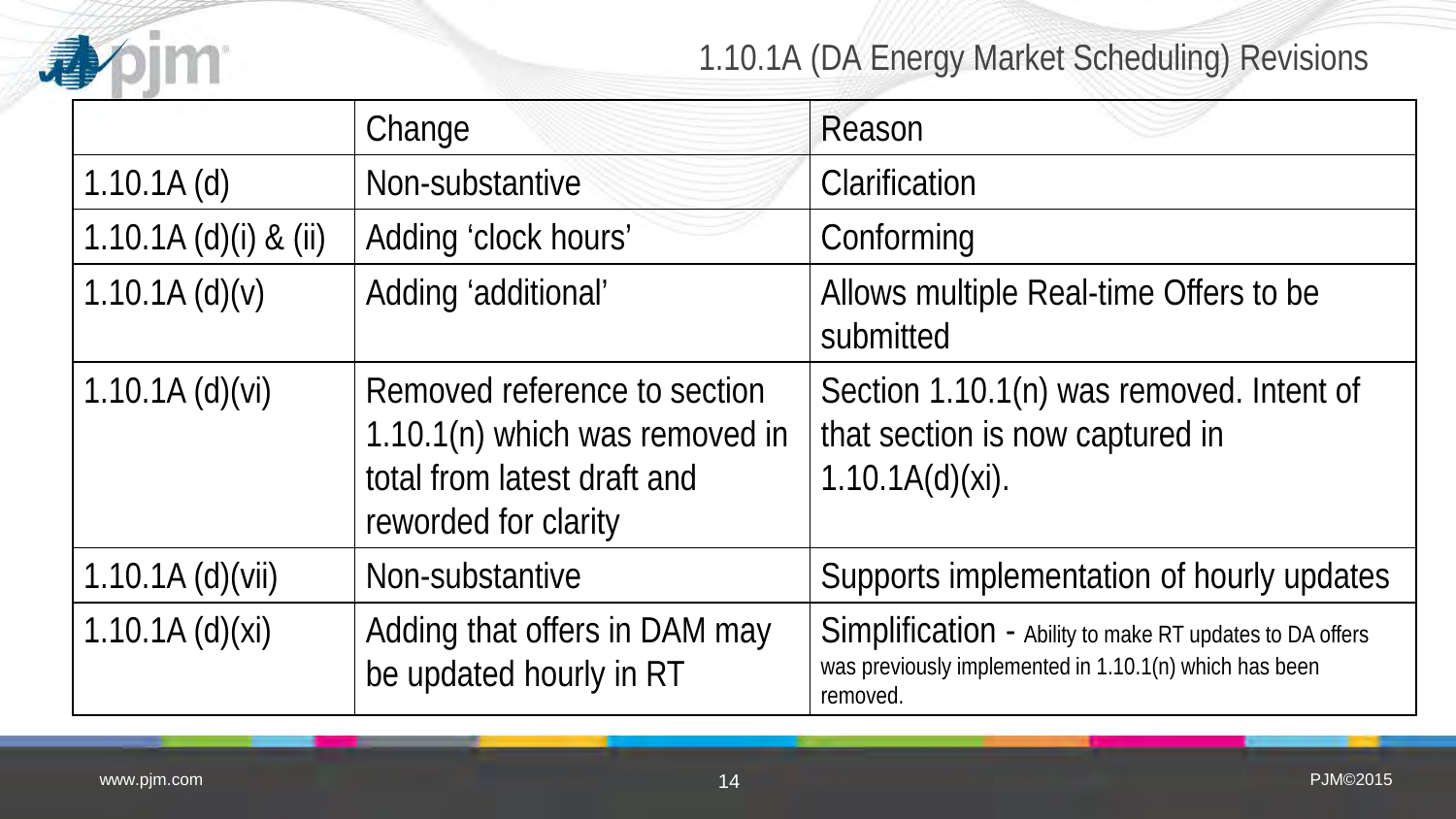

1.10.1A (DA Energy Market Scheduling) Revisions Cont

|                                  | Change                                                                                                                                                              | Reason                                                                                   |
|----------------------------------|---------------------------------------------------------------------------------------------------------------------------------------------------------------------|------------------------------------------------------------------------------------------|
| 1.10.1A $(e)$ , (j)<br>and $(k)$ | Adding "for each clock hour for which the<br>Market Seller desires to make it resource<br>available to the Office of the Interconnection<br>$\mathfrak{g}$ "<br>and | Language allows offers to be<br>updated according to changes<br>made in $1.10.1A(d)(xi)$ |
|                                  | "Such offers may vary hourly, and may be<br>updated each hour, up to 60 minutes before<br>the applicable clock hour during the<br><b>Operating Day."</b>            |                                                                                          |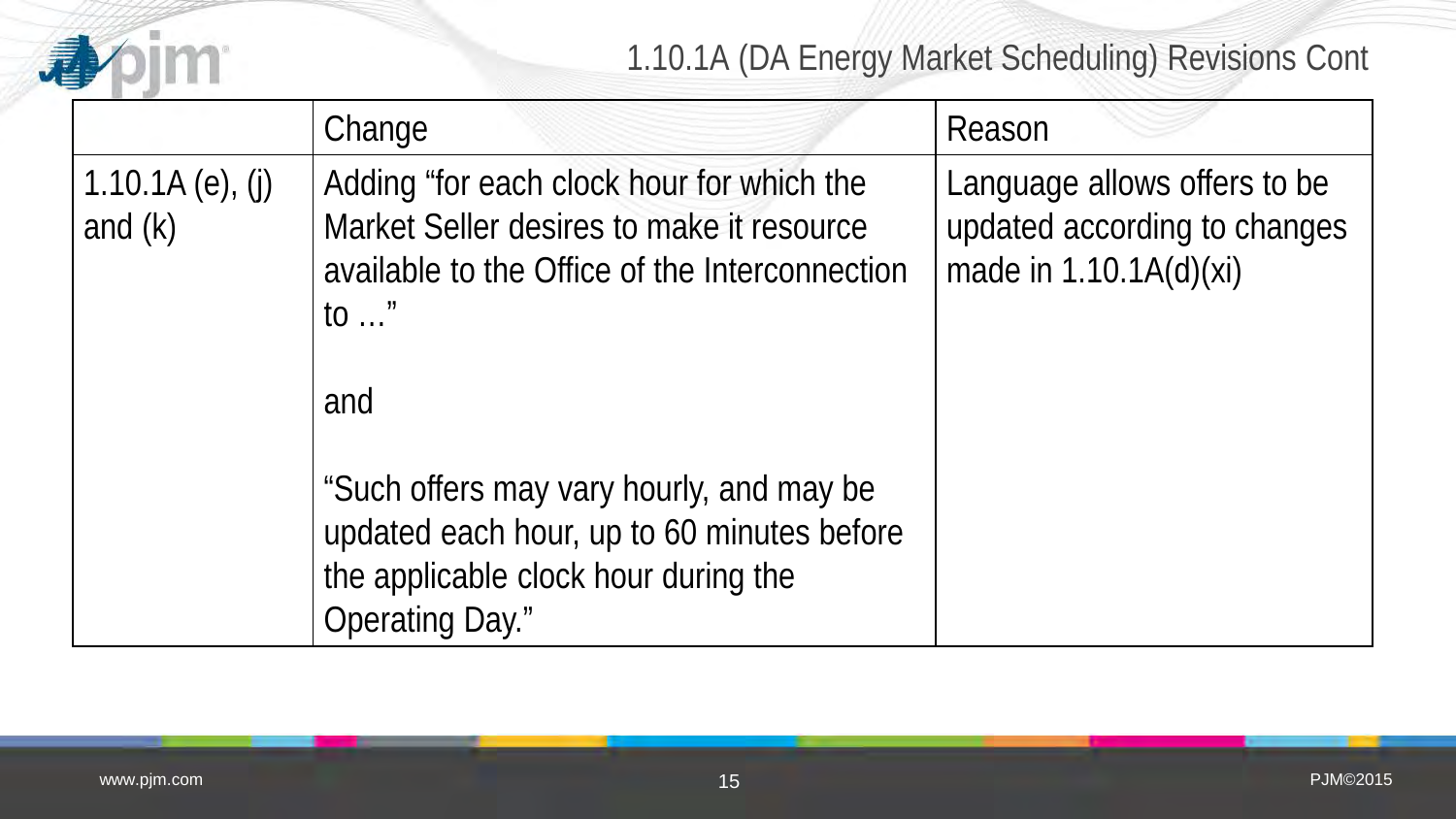

### 1.10.9 (Rebid Period & Hourly Updates in RT) Revisions

|                       | Change                                                                                             | Reason                                                          |
|-----------------------|----------------------------------------------------------------------------------------------------|-----------------------------------------------------------------|
| 1.10.9 (Rebid Period) | Minor changes to implement hourly<br>updates in RT                                                 | Section should have been<br>changed in original set of<br>edits |
| 1.10.9B(a)            | Implements the rule that price based offers<br>cannot be increased once a resource is<br>committed | New rule in this version of the<br>proposal                     |
| $1.10.9B(b)$ & (c)    | Reworded                                                                                           | Clarification                                                   |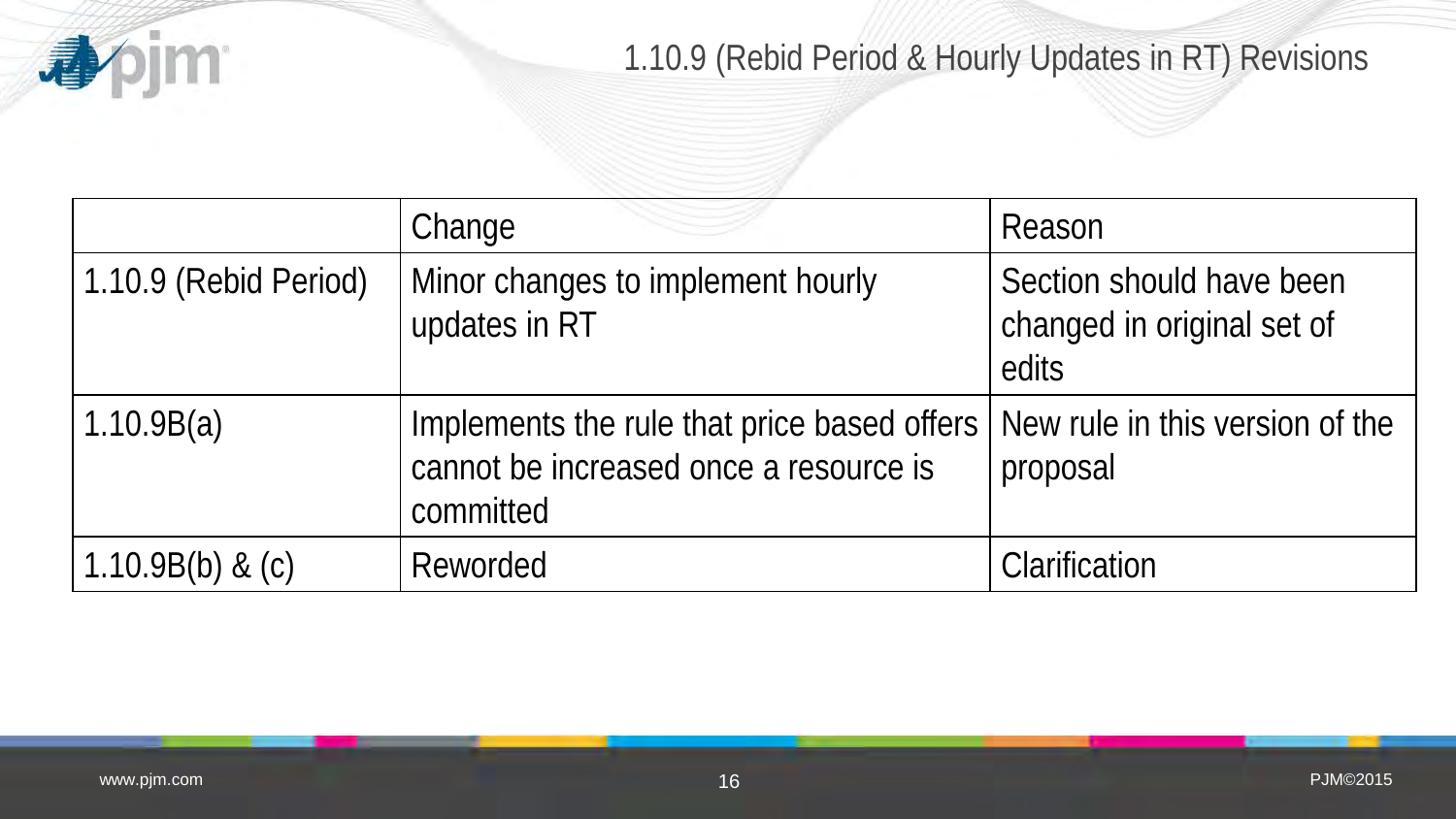

### 6.4.1 (TPS Test and Offer Capping) Revisions

|             | Change                                                                                                   | Reason                                                                                                                                                                        |
|-------------|----------------------------------------------------------------------------------------------------------|-------------------------------------------------------------------------------------------------------------------------------------------------------------------------------|
| 6.4.1(e)    | Added specifics around Market Seller vs. unit                                                            | Clarification of existing<br>practice                                                                                                                                         |
| 6.4.1(f)(v) | Units within DA commitment & Min Run Time<br>are not subject to additional offer capping in<br><b>RT</b> | Supports change to TPS test<br>in this version of the proposal<br>that subjects online units to<br>additional opportunities for<br>offer capping (with this one<br>exception) |